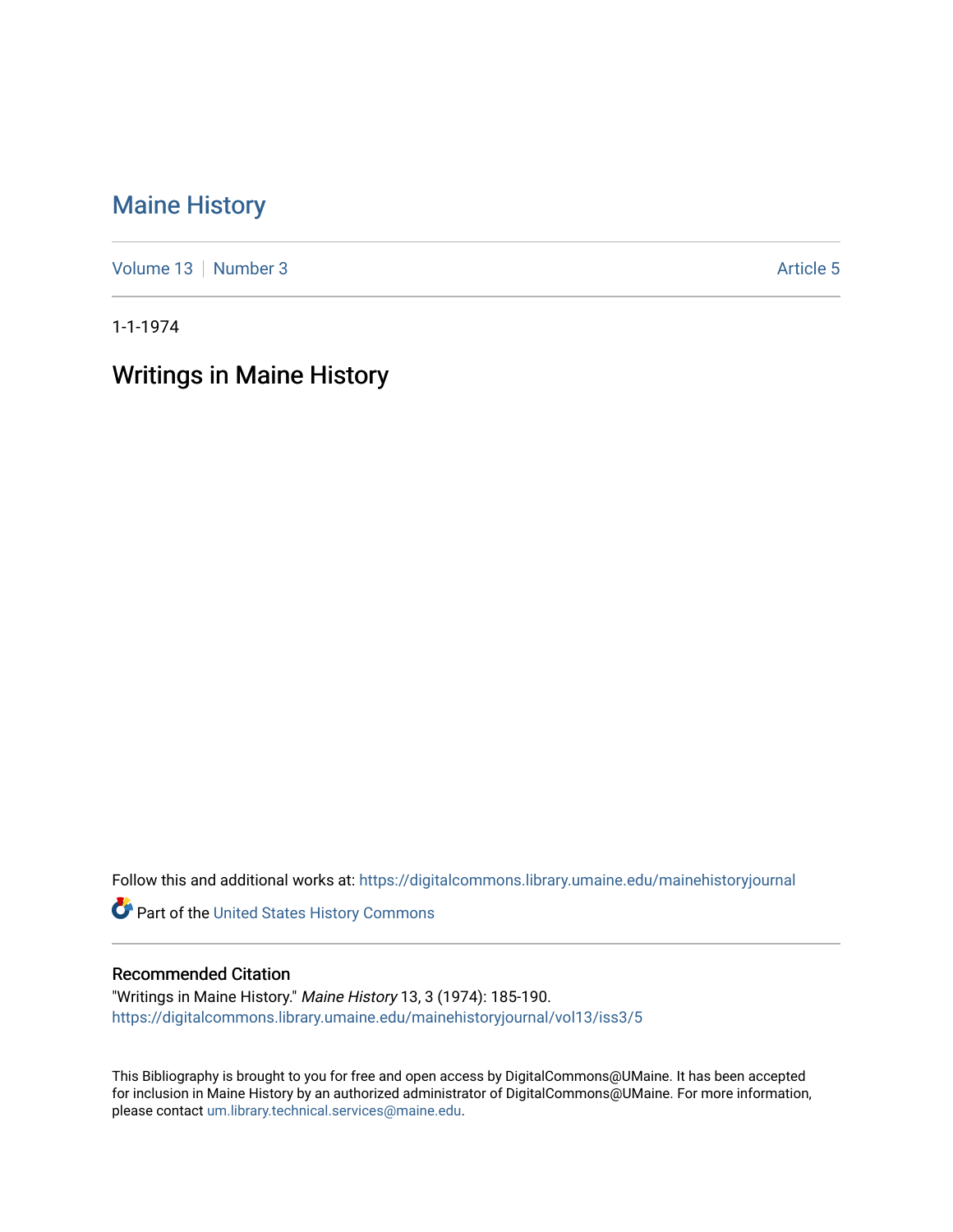### WRITINGS IN MAINE HISTORY

#### *Periodicals and Newspapers*

- Adamson, Virginia. "December 21st: Forefather'<sup>s</sup> Day\*'. *Maine Life,* December, 1973.
- BANGS, LUCILLE S. "Childhood memories of Madrid in the early 1900s". *Lewiston Evening Journal,* December 1, 1973.
- BATES COLLEGE BULLETIN. "Emma Clark Rand '81: Liberated lady". 71st Series, No. 4, Fall, 1973.
- BEAN, RONALD T. "The great Maine silver rush  $\ell$  or the three-year madness". *Maine Times,* December 14, 1973.
- BELL, JAMES B. "Anglican clergy in colonial America ordained by bishops of London (Also included are the churches or parishes served by the clergy and the colonies in which they resided)". *American Antiquarian Society Proceedings,* Vol. 88, Part 1, April 18, 1973.
- BENNETT, RANDY L. "Rumford: From agricultural to industrial town" *Maine Life,* November, 1973.
- Cary, Richard. "Ben Ames Williams and the Saturday Evening Post" *Colby Library Quarterly,* Series X, No. 4, December, 1973.
- CAYFORD, JOHN E. "The County's greatest General: Henry Clay Merriam". *Maine Times,* November & December, 1973.
- "Knighthood for a Maine inventor: Sir Hiram  $- - - -$ Stevens Maxim". *Maine Life,* January, 1974.
- Cole, John N. "Ernest Gruening: Former U. S. Senator, Governor of Alaska and Maine Journalist (Portland Evening News, 1919-1923)". *Maine Times,* Vol. 6, No. 6, November 9, 1973.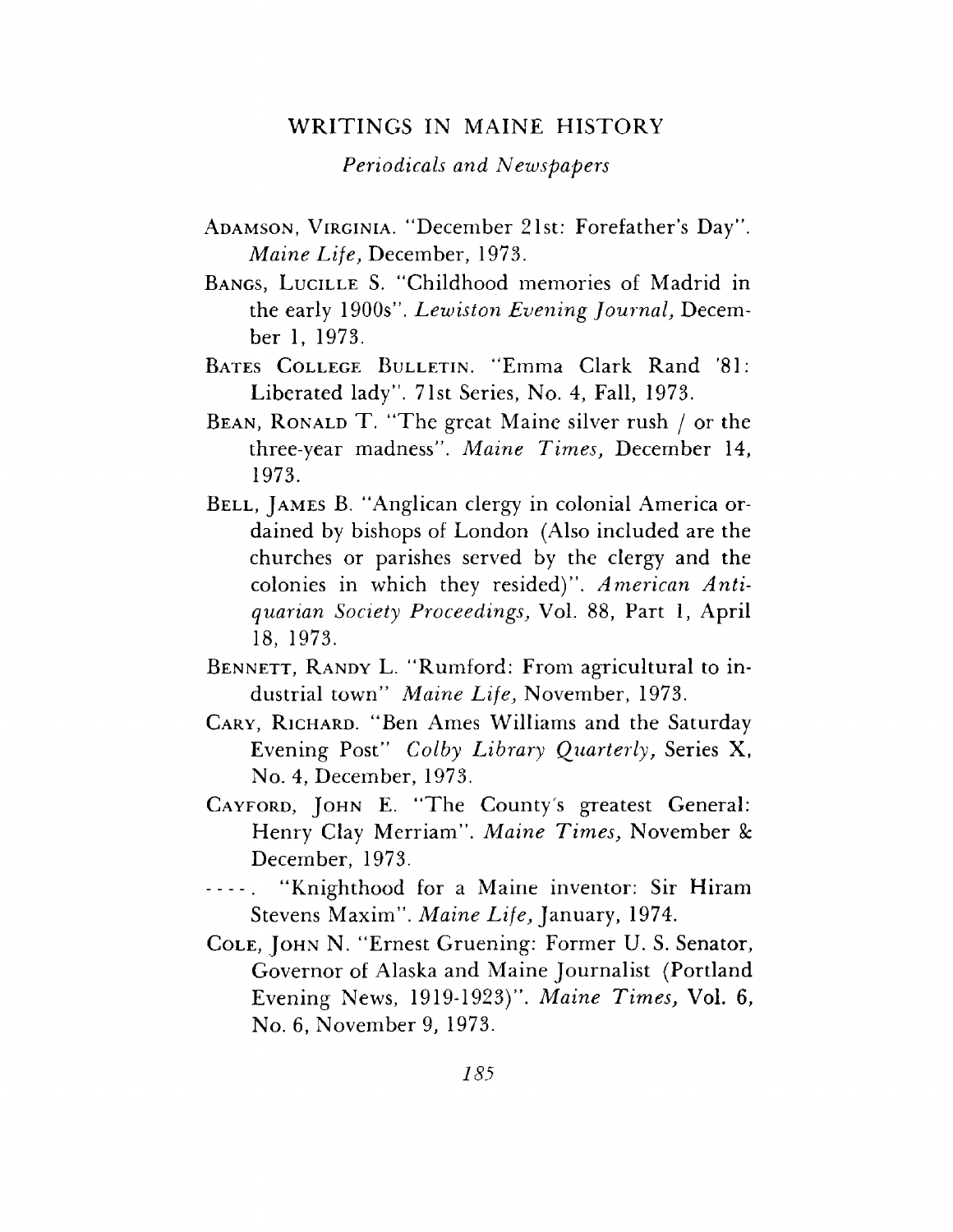- Cole, John N. "Like Henry Gibbs himself, the Gibbs oil plan is different'" *Maine Times,* Vol. 6, No. 4, October 26, 1973.
- "Eastport's day of decision is near". *Maine Times*, Vol. 6, No. 13, December 28, 1973.
- Diehl, Gertrude Barrowclough. "Flower children (Brook Farm and its revolt against the establishment with remarks by Longfellow)''. *The New England Galaxy,* Vol. XV, No. 1, Summer, 1973.
- - . "Charles Dickens welcomed royally on Boston visit''. *Lewiston Journal Magazine,* December 29, 1973.
- DIETZ, LEW. "Whiskey Jack: Canada jay freeloader of the North Woods". *Down East Magazine,* Vol. XX, No. 5, January, 1974.
- Dingley, Robert Jordan and The Naples Historical Society. "Boating in the Switzerland of America 'Up in Maine' (Songo River Line)". *Maine Life,* September, 1973.
- ECKERT, EDWARD K. "Early reform in the Navy Department (Samuel Storer of Portland, Maine, was one of 14 agents appointed)". *The American Neptune,* Vol. 33, No. 4, October, 1973.
- Farnham, Benjamin W. "Ice harvesting once an important business in Maine". *Lewiston Journal Magazine,* January 12, 1974.
- Fisher, Peggy. "Children of the fields (Aroostook County potato fields)". *Maine Times,* Vol. 6, No. 5, November 2, 1973.
- Graham, Thomas. "Harriet Beecher Stowe and the question of race". *New England Quarterly,* Vol. 46, No. 4, December, 1973.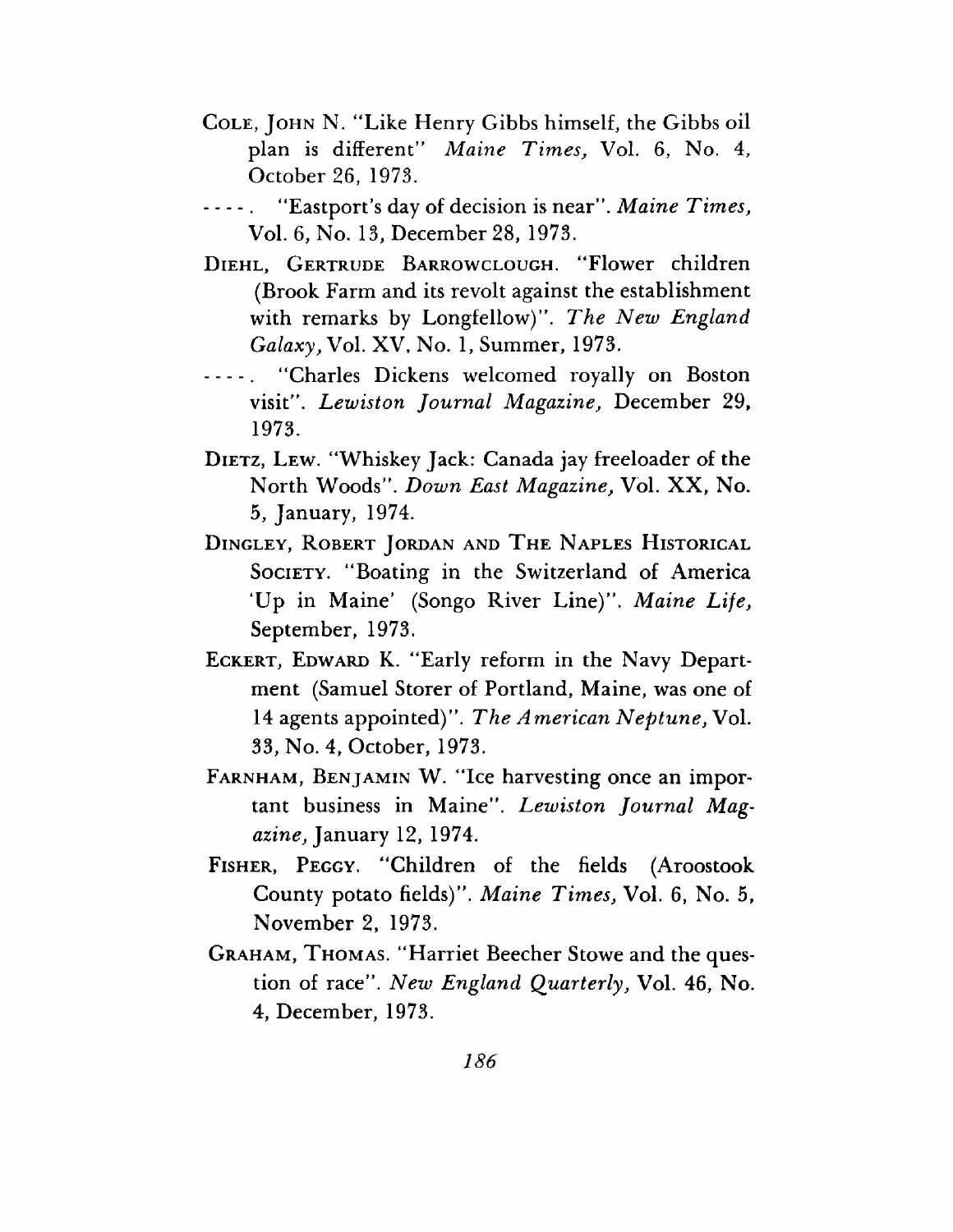- Haughom, Synnove. "Thomas Eakins' portrait of Mrs. William D. Frishmuth, collector" *Antiques Magazine,* Vol. CIV, No. 5, November, 1973.
- Hider, Herbert. "Aquaculture in Maine". *Down East Magazine,* Vol. XX, No. 4, November, 1973.
- History News. "Restored Maine schoolhouse serves again as Information and Interpretation Center". *History News,* Vol. 28, No. 12, December, 1973.
- JORDAN, ELOISE M. "Phoebe Upham had role in writing of famous book (Uncle Tom'<sup>s</sup> Cabin)". *Lewiston Evening Journal,* November 10, 1973.
- KIMBALL, E. G. "The Dawn People". Name Indians claimed". *Lewiston Journal Magazine,* January 5, 1974.
- KORNFELD, JOE. "The Franklin Stove makes a comeback (Portland Stove Foundry)". *Pictorial Living* (Magazine Section, [Boston] Sunday Herald Advertiser), January 13, 1974.
- Kuhnert, D. W. "Searsport: Seaport to superport". *Down East Magazine,* Vol. XX, No. 4, November, 1973.
- LABBIE, EDITH. "Halloween tales of 'Hants' and Omens (Haunted houses in Maine)" *Lewiston Journal Magazine,* October 27, 1973.
- "Old Peabody Pew" is Christmas Tale" *Lewiston Journal Magazine,* December 22, 1973.
- LANGLEY, LYNNE. "Biddeford's fiery mayor is out and waiting for the call to come back in". *Maine Times,* December 21, 1973.
- LEAVITT, HAROLD E. "Old Bryant Farm in shadow of Black Cat Mountain" *Lewiston Evening Journal,* October 20, 1973.
- Lueck, Tom. "Reviving <sup>a</sup> resort: Poland Spring". *Maine Times,* Vol. 6, No. 4, October 26, 1973.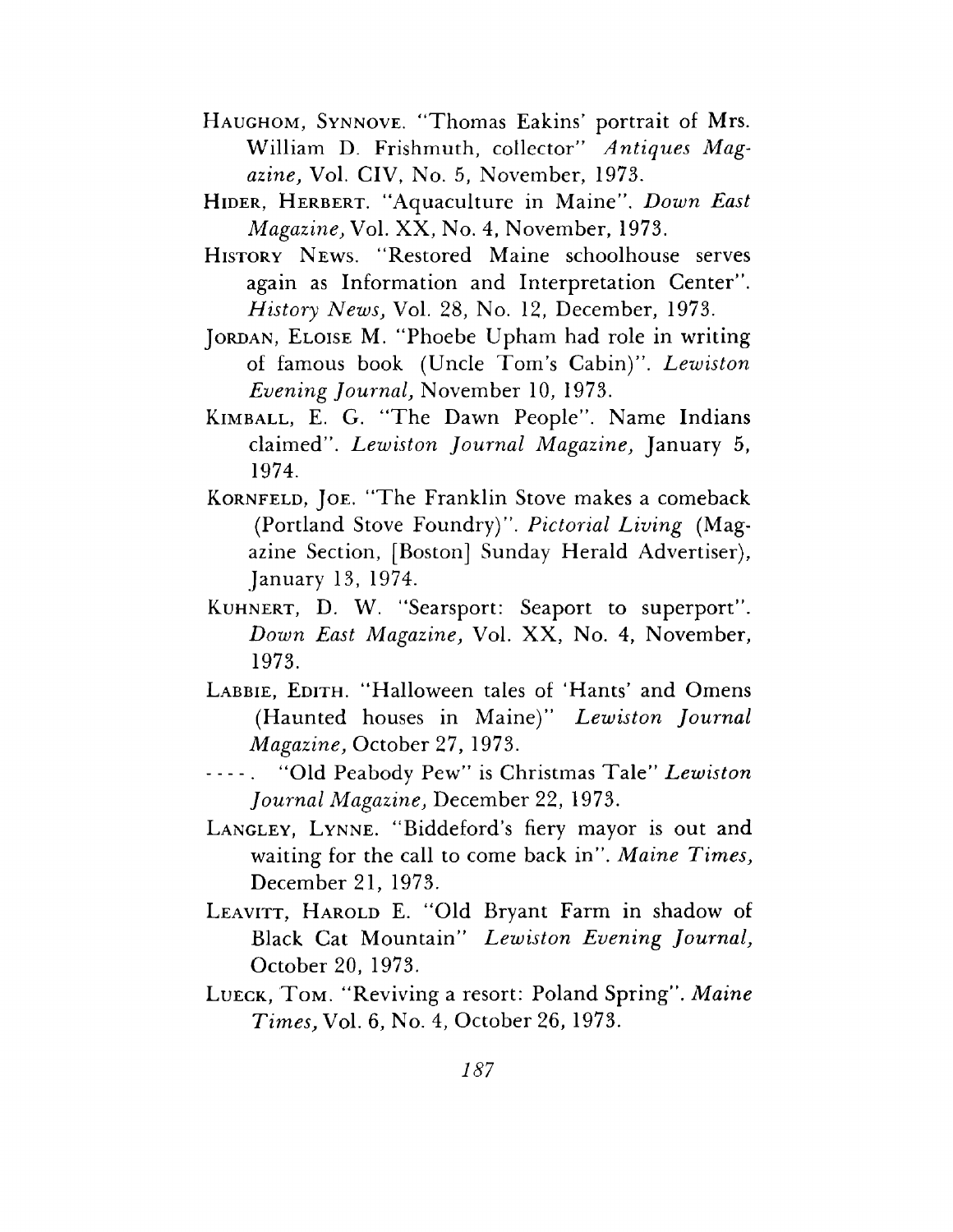- Marriner, Ernest C. "Scandinavia in Maine". *Maine Life,* January, 1974.
- Martin, Kenneth R. "Spirit voices and a Bath whaler". *Down East Magazine,* Vol. XX, No. 4, November, 1973.
- Martin, Lucy. "Energy alternatives for Maine". *Maine Times,* December 14, 1973.
- ----- "Kennebec III: The victory over pollution creates new pressures". *Maine Times,* Vol. 6, No. 5, November 2, 1973.
- ----- "Kennebec II: Preparing to take 1150 people upriver today". *Maine Times,* Vol. 6, No. 4, October 26, 1973.
- ----- "Kennebec River I: The march through Maine". *Maine Times,* Vol. 6, No. 3, October 19, 1973.
- — . "Maine'<sup>s</sup> energy future". *Maine Times,* Vol. 6, No. 6, November 9, 1973.
- McDonald, John J. "Longfellow in Hawthorne'<sup>s</sup> 'The Antique Ring'." *New England Quarterly,* Vol. 46, No. 4, December, 1973.
- Mooz, R. PETER. "Colonial and nineteenth-century American paintings at the Bowdoin College Museum of Art". *Antiques Magazine,* Vol. CIV, No. 5, November, 1973.
- Nell, Justin Jay. "The father of American mapmaking: Henry Gannett". *Maine Life,* December, 1973.
- PACKARD, CHRISTOPHER M. "A poor time to settle at Popham". *The Times Record,* September 27, 1973.
- PARE, PAUL. "Franco-American Press early years". Lewis*ton Journal Magazine,* December 8, 1973.
- PAYNE, FREDERICK G. "What decided me to enter politics?". *Lewiston Journal Magazine,* January 12, 1974.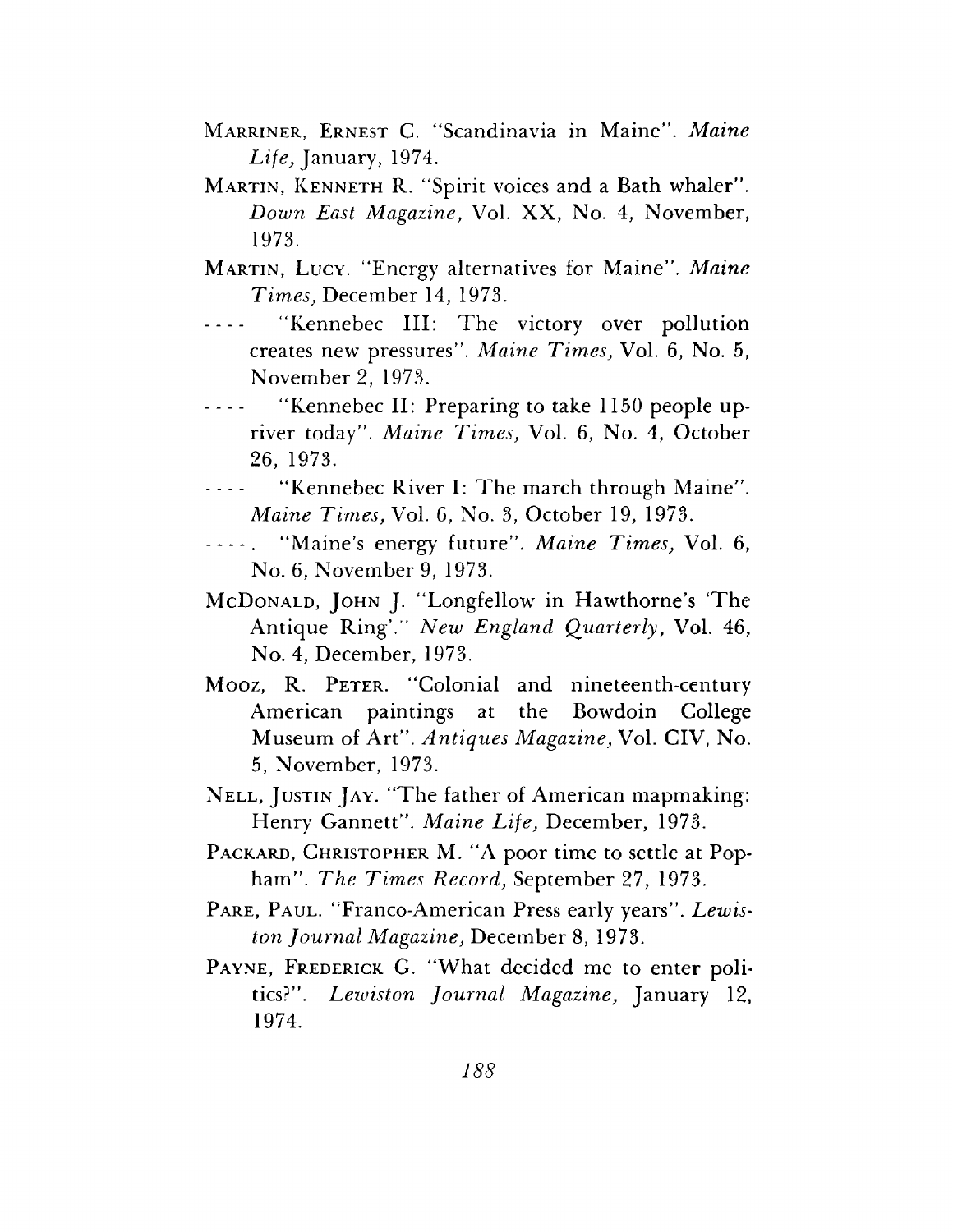- PHILLIPS, FRED H. "Maritime memories of life in the year of 1910'. *Lewiston Journal Magazine,* December 29, 1973.
- ROBERTS, POLLY L. "Maine Architecture: Richmond, Maine" *Maine Life,* December, 1973.
- Rogers, Lore A. "Lumbering and lumbermen have special vocabulary". *Lewiston Journal Magazine,* November 24, 1973.
- SHERMAN, ROBERT M. and RUTH W. "Mark White (1690-1758) of Acton, Mass. (An unsuccessful search for his ancestry. Acting on this decision the Mayflower Society no longer accepts new members on this line)". *National Genealogical Society Quarterly,* Vol. 61, No. 4, December, 1973.
- Silsby, Herbert T., II. "Elkanah Young of Lamoine 'just happened to be there and took part' in the Boston Tea Party". *Ellsworth American,* December 13, 1973.
- SNOW, WILBERT. "Memories of childhood at White Head and Spruce Head". *Down East Magazine,* Vol. XX, No. 5, January, 1974.
- Spiker, Larue. "Visit to the big Maine woods is an experience". *Lewiston Journal Magazine,* December 29, 1973.
- "Maine'<sup>s</sup> sea coast mission". *Down East Magazine,* Vol. XX, No. 5, January, 1974.
- Wakefield, Charles E. "Musical days downeast (The Cherryfield Band — 1869-1956)". *Ellsworth American,* January 10, 1973.
- WARREN, DAVID B. "The Hooper family coffeepot by Paul Revere". *Antiques Magazine,* December, 1973.
- Wiggins, James Russell. "Maine Senator in key impeachment role (William Pitt Fessenden)". *Ellsworth American,* December 13, 1973.